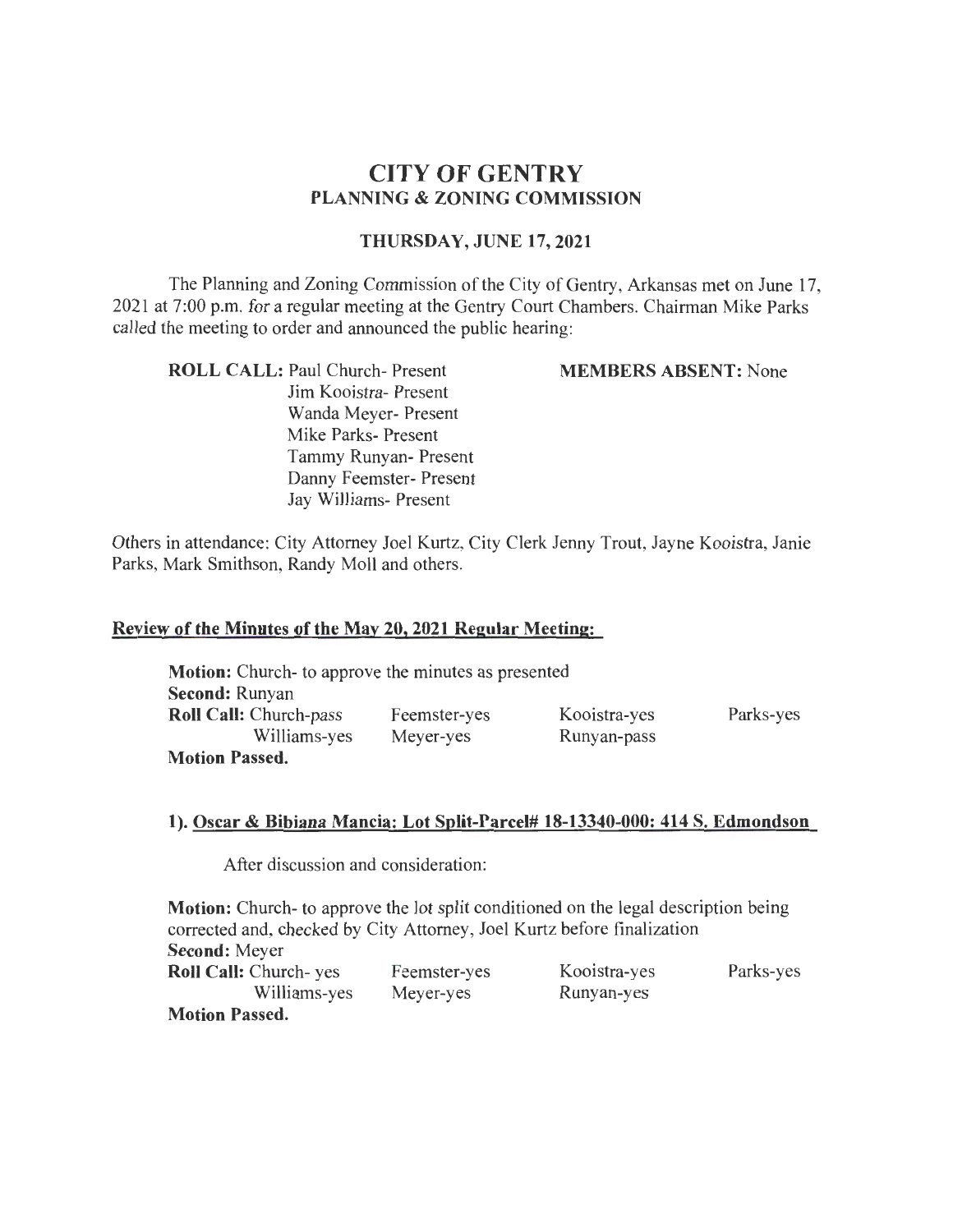## **2). Steele Development Inc: Subdivision Sketch-Plan: Parcel# 18-13369-001: 1751 W Main St.**

Mr. Ferdinand Forry spoke on behalf of Crowder, addressing any and all questions by planning commission members. After consideration and discussion:

**Motion:** Church- to accept the Sketch plan with the following stipulations: a cul-de-sac, or easement is to be added to the West end of street 5; a North/South street will need to be added in the next phase; curb/guttering is to be provided- the City of Gentry will manage its half after development

**Second:** Kooistra **Roll Call:** Church-yes Williams-yes Feemster-yes Meyer-yes

Kooistra-yes Runyan-yes

Parks-yes

**Motion passed.** 

### 3). **Mae L. Dove, Trustee: Lot Line Adjustment- Parcel# 10-00119-001: 1299 W Main St.**

After review, it was determined this continues to be a work in progress:

| <b>Motion:</b> Williams- to table this matter until the July 15, 2021 meeting |              |              |           |
|-------------------------------------------------------------------------------|--------------|--------------|-----------|
| <b>Second: Runyan</b>                                                         |              |              |           |
| <b>Roll Call:</b> Church-yes                                                  | Feemster-yes | Kooistra-yes |           |
| Williams-yes                                                                  | Meyer-yes    | Runyan-yes   | Parks-yes |
| Motion passed.                                                                |              |              |           |

### **4). Sam & Rajsombath Long (now Crye-Leike): Vacate Street/Alley-Parcel# 10-00750-000, 217 S. Gentry Blvd.**

After review and discussion:

**Motion:** Church- that it be recommended to Gentry City Council the alley should be vacated

**Second:** Meyer

**Roll Call:** Church-yes Williams-pass Feemster-yes Meyer-yes

Kooistra-yes Runyan-yes

Parks-yes

**Motion passed.** 

\*\*At this time Chairman Mike Parks announced Chamber of Commerce Director, Janie Parks wished to make an announcement:

Janie advised those present that the Downtown Revitalization meeting is set for July 20, 2021, in the McKee meeting room of the Gentry Public Library. Time: 6:30p.m.-8:30p.m.

This meeting will be open to the public for comment and input. All Main St. business owner/operators are encouraged to attend. \*\*